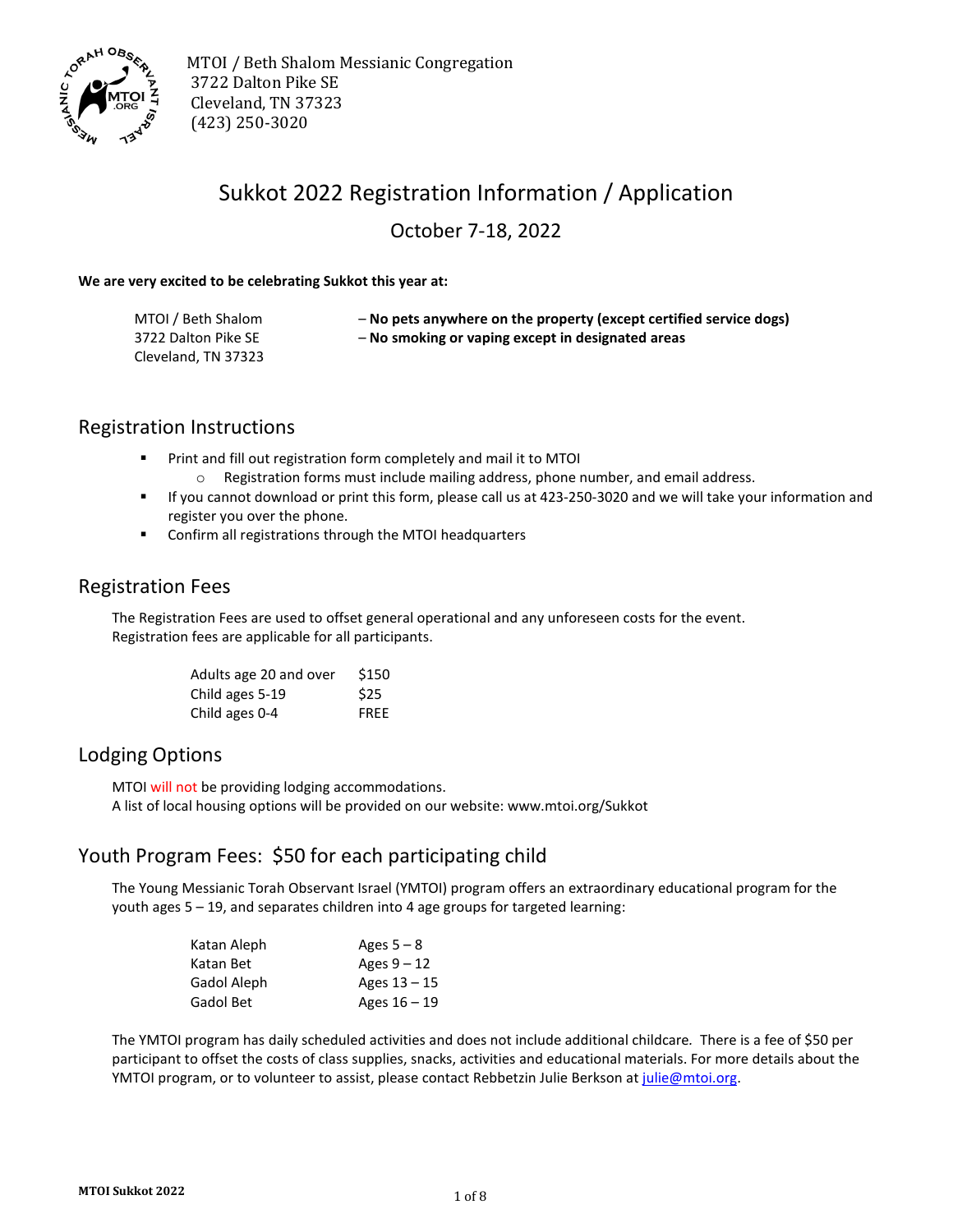### Meal Plan Options

We are offering the following meals:

Friday October 7<sup>th</sup> Erev Shabbat Dinner Friday October 14<sup>th</sup> Erev Shabbat Dinner Saturday October 8<sup>th</sup> Lunch and Dinner Saturday October 15<sup>th</sup> Lunch and Dinner Monday October 10<sup>th</sup> Lunch and Dinner Monday October 17<sup>th</sup> Lunch and Dinner

Sunday October 9<sup>th</sup> Erev Sukkot Dinner Sunday October 16<sup>th</sup> Erev Shemini Atzeret Dinner

- You have the option to select standard, vegetarian or gluten free meals
- There is also an option for seating only with no meal (explained below)
- **NOTE:** There is a \$3 additional charge for gluten free meals
- You can choose to pay for **All Meals** or select individual **Ala Carte Meals** to participate in on pages 4-7

#### Option 1 - All Meals: 12 meals – 4 lunches and 8 dinners

| 13 and over | $$148$ – standard and vegetarian | $$184$ – gluten free |
|-------------|----------------------------------|----------------------|
| $6-12$      | $$116$ - standard and vegetarian | $$152$ – gluten free |
| 3-5         | $$80$ – standard and vegetarian  | $$116$ – gluten free |

Option 2 - Ala Carte meals: – You can select individual meals to participate in on pages 4-6

| <b>Standard &amp; Vegetarian</b> |                 |                  |                     |
|----------------------------------|-----------------|------------------|---------------------|
| <u>Age</u>                       | Ala Carte Lunch | Ala Carte Dinner | <b>Erev Dinners</b> |
| 13 and over                      | \$10            | \$12             | \$15                |
| $6 - 12$                         | \$8             | \$9              | \$12                |
| $3 - 5$                          | \$5             | \$6              | \$9                 |
| <b>Gluten Free</b>               |                 |                  |                     |
| <u>Age</u>                       | Ala Carte Lunch | Ala Carte Dinner | <b>Erev Dinners</b> |
| 13 and over                      | \$13            | \$15             | \$18                |

 $6-12$  \$11 \$12 \$15  $3-5$  \$8 \$9 \$12

#### Option 3 - Seating only / no meal: – \$5 per seat

- This option is for people with special dietary needs that we can't meet
- **If approved**, you will be provided with a seat in the dining hall and a place setting (plate, cup, napkins, utensils)
- You will provide your own food. You will not have access to the kitchen to store or prepare your food
- You will be able to partake of the beverages (lemonade, iced tea, water and coffee)
- You will be able to participate in dining activities i.e. Erev Shabbat service, Kiddush and Motzi…

#### Payments

All payments for this event are payable in US dollars (\$). Acceptable forms of payments include check, cashier's check, money order or cash. To pay with a credit card or Givelify, please call us at 423-250-3020. If paying by Givelify, please add 3% to the amount prior to payment completion to reduce processing fees and administrative costs. If paying by check, cashier's check or money order make it payable to MTOI and please write Sukkot 2022 in the memo.

#### **\*\*\* All balances are to be paid in full by September 23, 2022.**

#### Cancellation Policy

Individuals and Families may cancel reservations *prior to September 23, 2022*, with no monetary penalty. YMTOI and meal plan cancellations after September 23, 2022 are *non-refundable* due to the pre-purchase of educational and food supplies. Late reservations after September 23, 2022 are subject to availability. Please make reservations as soon as possible to guarantee attendance at MTOI Sukkot.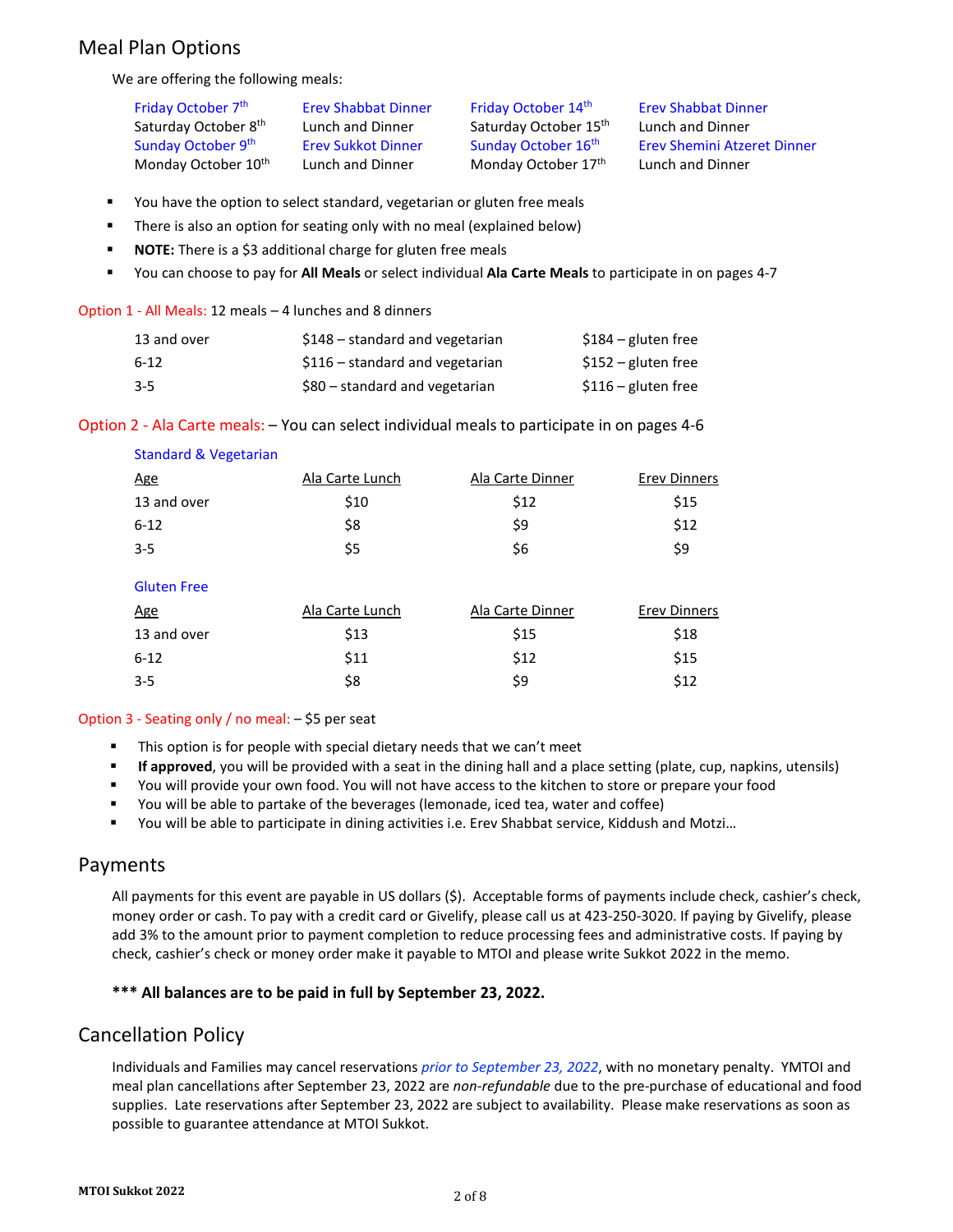## Sukkot 2022 Registration Information

# October 7<sup>th</sup> – October 18<sup>th</sup>

Mail *completed* copies of pages 3 and 4, or email to feasts@mtoi.org. Make checks made payable to:

MTOI, Attention: Feasts, 3722 Dalton Pike SE, Cleveland, TN 37323

| Address: |                                                                                                                 |
|----------|-----------------------------------------------------------------------------------------------------------------|
|          | Email: 2008. 2009. 2010. 2010. 2010. 2010. 2010. 2010. 2010. 2010. 2011. 2012. 2014. 2016. 2017. 2017. 2017. 20 |
| Adult 1: | Adult 2:                                                                                                        |
| Adult 3: | Adult 4:                                                                                                        |

### *\* \* \* Enter the age each child will be as of October 7, 2022 \* \* \**

| Child 1: | Age: ___ | Child 2: | Age: |
|----------|----------|----------|------|
| Child 3: | Age:     | Child 4: | Age: |
| Child 5: | Age:     | Child 6: | Age: |

### Medical Conditions and YMTOI Children Food Allergies:

Please list the names and needs below for *each* applicable person in your group with known medical conditions or special needs that you would like to share with the MTOI Medical Volunteer Team:

Name and Medical Condition or Food Allergy:

Name and Medical Condition or Food Allergy:

Name and Medical Condition or Food Allergy:

#### Dietary Special Needs:

l

l

l

While every dietary special need cannot be met, we will be providing a vegetarian option for those who request it.

┑

 $\Box$ 

г ┑

Please list the names of any members of your group requesting vegetarian or gluten free meals:

 $\blacksquare$  $\blacksquare$  $\blacksquare$ 

| Name: | GF:<br>V:l                        | Name: | GF <sup>1</sup> |
|-------|-----------------------------------|-------|-----------------|
| Name: | GF <sup>1</sup><br>V <sub>1</sub> | Name: | GF              |
| Name: | GF <sup>1</sup><br>u٠             | Name: | GF              |
| Name: | GF:<br>$\mathcal{U}^{\star}$      | Name: | GE              |
| Name: | GF <sup>-</sup><br>v٠l            | Name: | GE              |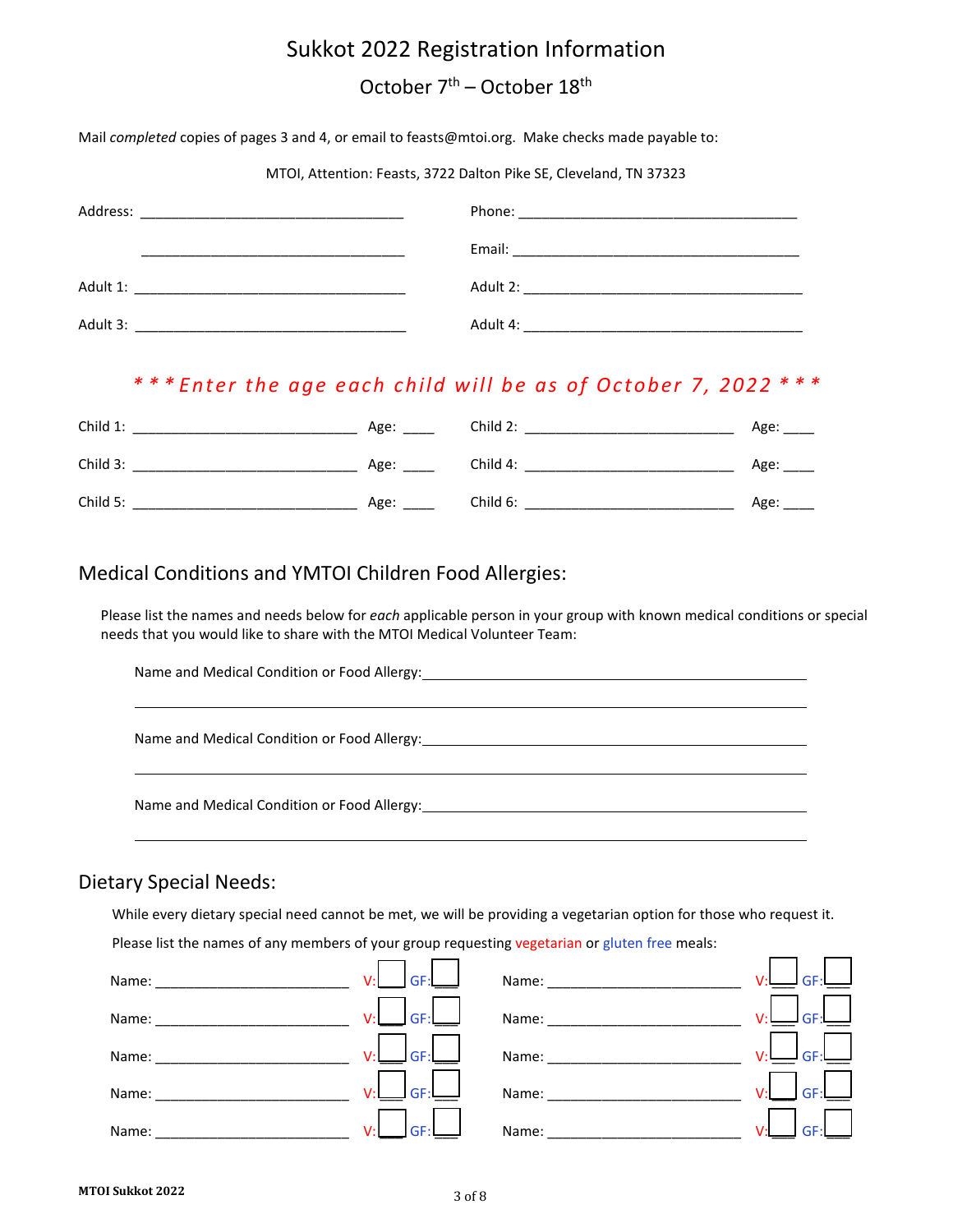### Meal Payment Worksheet – Standard

| <b>Meal Plans</b> | Option 1 – All meals – Ages 13 and over |       | $x$ \$148 = \$ |       |
|-------------------|-----------------------------------------|-------|----------------|-------|
|                   | Option $1 -$ All meals $-$ Ages 6-12    |       | x S116 = S     |       |
|                   | Option 1 – All meals – Ages 3-5         | x S80 |                | $=$ S |

\* If you selected one of the above options you do not need to select individual meals below for that person

| Ala Carte Meals | October 7 <sup>th</sup> Erev Shabbat Dinner - Ages 13 and over | $\frac{1}{2}$ x \$15            | $=$ \$ |
|-----------------|----------------------------------------------------------------|---------------------------------|--------|
|                 | October 7th Erev Shabbat Dinner - Ages 6-12                    | x \$12                          |        |
|                 | October 7 <sup>th</sup> Erev Shabbat Dinner - Ages 3-5         | _______ x \$9                   |        |
|                 | October 8 <sup>th</sup> Lunch - Ages 13 and over               | $\times$ \$10                   | $=$ \$ |
|                 | October 8 <sup>th</sup> Lunch - Ages 6-12                      | ________ x \$8                  | $=$ \$ |
|                 | October 8 <sup>th</sup> Lunch - Ages 3-5                       | ________ x \$5                  |        |
|                 | October 8 <sup>th</sup> Dinner - Ages 13 and over              | $x \; \text{ }$ \$12            | $=$ \$ |
|                 | October 8 <sup>th</sup> Dinner - Ages 6-12                     | _________ x \$9                 | $=$ \$ |
|                 | October 8 <sup>th</sup> Dinner - Ages 3-5                      | ________ x \$6                  |        |
|                 | October 9th Erev Sukkot Dinner - Ages 13 and over              | $\times$ \$15                   | $=$ \$ |
|                 | October 9th Erev Sukkot Dinner - Ages 6-12                     | $\frac{1}{2}$ x \$12            | $=$ \$ |
|                 | October 9th Erev Sukkot Dinner - Ages 3-5                      | _______ x \$9                   |        |
|                 | October 10 <sup>th</sup> Lunch - Ages 13 and over              | $\times$ \$10                   | $=$ \$ |
|                 | October 10 <sup>th</sup> Lunch - Ages 6-12                     | _________ x \$8                 | $=$ \$ |
|                 | October 10th Lunch - Ages 3-5                                  |                                 |        |
|                 | October 10th Dinner - Ages 13 and over                         | $\frac{1}{2}$ x \$12            | $=$ \$ |
|                 | October 10 <sup>th</sup> Dinner - Ages 6-12                    | _________ x \$9                 | $=$ \$ |
|                 | October 10 <sup>th</sup> Dinner - Ages 3-5                     | ________ x \$6                  |        |
|                 | October 14th Erev Shabbat Dinner - Ages 13 and over            | $\frac{1}{2}$ x \$15            | $=$ \$ |
|                 | October 14th Erev Shabbat Dinner - Ages 6-12                   | $\frac{1}{2}$ x \$12            | $=$ \$ |
|                 | October 14th Erev Shabbat Dinner - Ages 3-5                    | ________ x \$9                  |        |
|                 | October 15 <sup>th</sup> Lunch - Ages 13 and over              | $\frac{\ }{\ }$ x \$10          | $=$ \$ |
|                 | October 15th Lunch - Ages 6-12                                 |                                 |        |
|                 | October 15 <sup>th</sup> Lunch - Ages 3-5                      | ________ x \$5                  |        |
|                 | October 15th Dinner - Ages 13 and over                         | $\frac{\ }{\ }$ x \$12          | $=$ \$ |
|                 | October 15th Dinner - Ages 6-12                                | $\frac{1}{2}$ x \$9             |        |
|                 | October 15 <sup>th</sup> Dinner - Ages 3-5                     | ________ x \$6                  | $=$ \$ |
|                 | October 16th Erev Shemini Atzeret Dinner - Ages 13 and over    | __________ x \$15               |        |
|                 | October 16th Erev Shemini Atzeret Dinner - Ages 6-12           | $\frac{\sqrt{3}}{2} \times 512$ | $=$ \$ |
|                 | October 16th Erev Shemini Atzeret Dinner - Ages 3-5            | $\frac{\ }{\ }$ x \$9           |        |
|                 | October 17th Lunch - Ages 13 and over                          | x \$10                          |        |
|                 | October 17th Lunch - Ages 6-12                                 | $\frac{\ }{2}$ x \$8            | $=$ \$ |
|                 | October 17th Lunch - Ages 3-5                                  | ________ x \$5                  | $=$ \$ |
|                 | October 17 <sup>th</sup> Dinner - Ages 13 and over             | $x \,$ \$12                     | $=$ \$ |
|                 | October 17 <sup>th</sup> Dinner - Ages 6-12                    | $\frac{\ }{2}$ x \$9            | $=$ \$ |
|                 | October 17th Dinner - Ages 3-5                                 | _______ x \$6                   | $=$ \$ |
|                 |                                                                |                                 |        |

 $Total = $$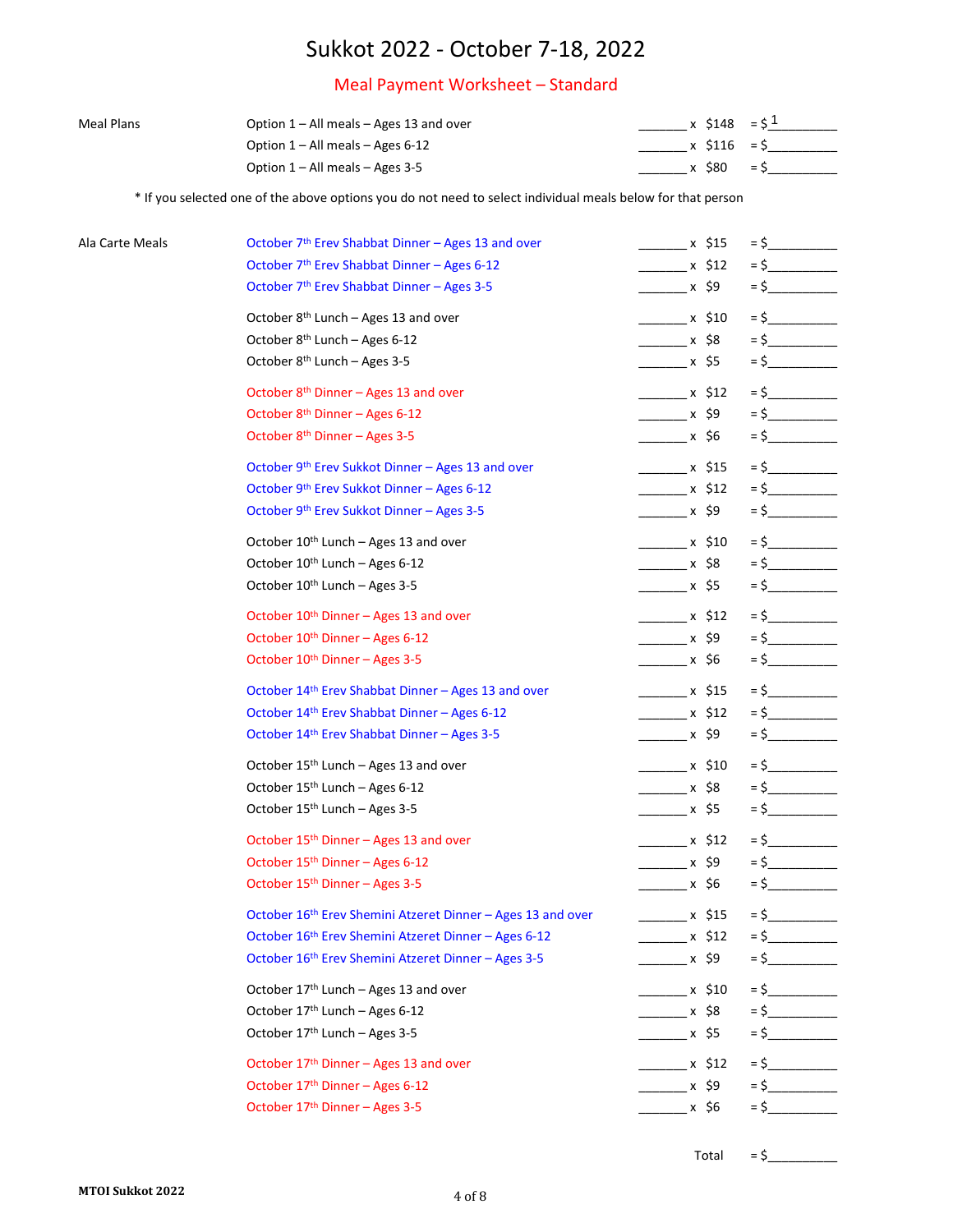### Meal Payment Worksheet – Vegetarian

| Meal Plans | Option $1 - All$ meals $-$ Ages 13 and over | $x$ S148 = S |  |
|------------|---------------------------------------------|--------------|--|
|            | Option $1 -$ All meals $-$ Ages 6-12        | x 5116 = S   |  |
|            | Option $1 - All$ meals $-$ Ages 3-5         | $x$ S80 = S  |  |

\* If you selected one of the above options you do not need to select individual meals below for that person

| Ala Carte Meals | October 7 <sup>th</sup> Erev Shabbat Dinner - Ages 13 and over | $\frac{1}{2}$ x \$15            | $=$ \$ |
|-----------------|----------------------------------------------------------------|---------------------------------|--------|
|                 | October 7th Erev Shabbat Dinner - Ages 6-12                    | x \$12                          |        |
|                 | October 7 <sup>th</sup> Erev Shabbat Dinner - Ages 3-5         | _______ x \$9                   |        |
|                 | October 8 <sup>th</sup> Lunch - Ages 13 and over               | $\times$ \$10                   | $=$ \$ |
|                 | October 8 <sup>th</sup> Lunch - Ages 6-12                      | ________ x \$8                  | $=$ \$ |
|                 | October 8 <sup>th</sup> Lunch - Ages 3-5                       | ________ x \$5                  |        |
|                 | October 8 <sup>th</sup> Dinner - Ages 13 and over              | $x \; \text{ }$ \$12            | $=$ \$ |
|                 | October 8 <sup>th</sup> Dinner - Ages 6-12                     | _________ x \$9                 | $=$ \$ |
|                 | October 8 <sup>th</sup> Dinner - Ages 3-5                      | ________ x \$6                  |        |
|                 | October 9th Erev Sukkot Dinner - Ages 13 and over              | $\times$ \$15                   | $=$ \$ |
|                 | October 9th Erev Sukkot Dinner - Ages 6-12                     | $\frac{1}{2}$ x \$12            |        |
|                 | October 9th Erev Sukkot Dinner - Ages 3-5                      | _______ x \$9                   |        |
|                 | October 10 <sup>th</sup> Lunch - Ages 13 and over              | $\times$ \$10                   | $=$ \$ |
|                 | October 10 <sup>th</sup> Lunch - Ages 6-12                     | _________ x \$8                 | $=$ \$ |
|                 | October 10 <sup>th</sup> Lunch - Ages 3-5                      |                                 |        |
|                 | October 10th Dinner - Ages 13 and over                         | $\frac{1}{2}$ x \$12            | $=$ \$ |
|                 | October 10 <sup>th</sup> Dinner - Ages 6-12                    | _________ x \$9                 | $=$ \$ |
|                 | October 10 <sup>th</sup> Dinner - Ages 3-5                     | ________ x \$6                  |        |
|                 | October 14th Erev Shabbat Dinner - Ages 13 and over            | $\frac{1}{2}$ x \$15            | $=$ \$ |
|                 | October 14th Erev Shabbat Dinner - Ages 6-12                   | $\frac{1}{2}$ x \$12            | $=$ \$ |
|                 | October 14th Erev Shabbat Dinner - Ages 3-5                    | ________ x \$9                  |        |
|                 | October 15 <sup>th</sup> Lunch - Ages 13 and over              | $\frac{\ }{\ }$ x \$10          | $=$ \$ |
|                 | October 15th Lunch - Ages 6-12                                 |                                 |        |
|                 | October 15 <sup>th</sup> Lunch - Ages 3-5                      | ________ x \$5                  | $=$ \$ |
|                 | October 15th Dinner - Ages 13 and over                         | $\frac{\ }{\ }$ x \$12          | $=$ \$ |
|                 | October 15th Dinner - Ages 6-12                                | $\frac{1}{2}$ x \$9             |        |
|                 | October 15 <sup>th</sup> Dinner - Ages 3-5                     | ________ x \$6                  | $=$ \$ |
|                 | October 16th Erev Shemini Atzeret Dinner - Ages 13 and over    | __________ x \$15               | $=$ \$ |
|                 | October 16th Erev Shemini Atzeret Dinner - Ages 6-12           | $\frac{\sqrt{3}}{2} \times 512$ | $=$ \$ |
|                 | October 16th Erev Shemini Atzeret Dinner - Ages 3-5            | $\frac{\ }{2}$ x \$9            |        |
|                 | October 17th Lunch - Ages 13 and over                          | x \$10                          |        |
|                 | October 17th Lunch - Ages 6-12                                 | $x$ \$8                         | $=$ \$ |
|                 | October 17th Lunch - Ages 3-5                                  | ________ x \$5                  | $=$ \$ |
|                 | October 17 <sup>th</sup> Dinner - Ages 13 and over             | $\times$ \$12                   | $=$ \$ |
|                 | October 17 <sup>th</sup> Dinner - Ages 6-12                    | $\frac{\ }{2}$ x \$9            | $=$ \$ |
|                 | October 17th Dinner - Ages 3-5                                 | _______ x \$6                   | $=$ \$ |
|                 |                                                                |                                 |        |

 $Total = $$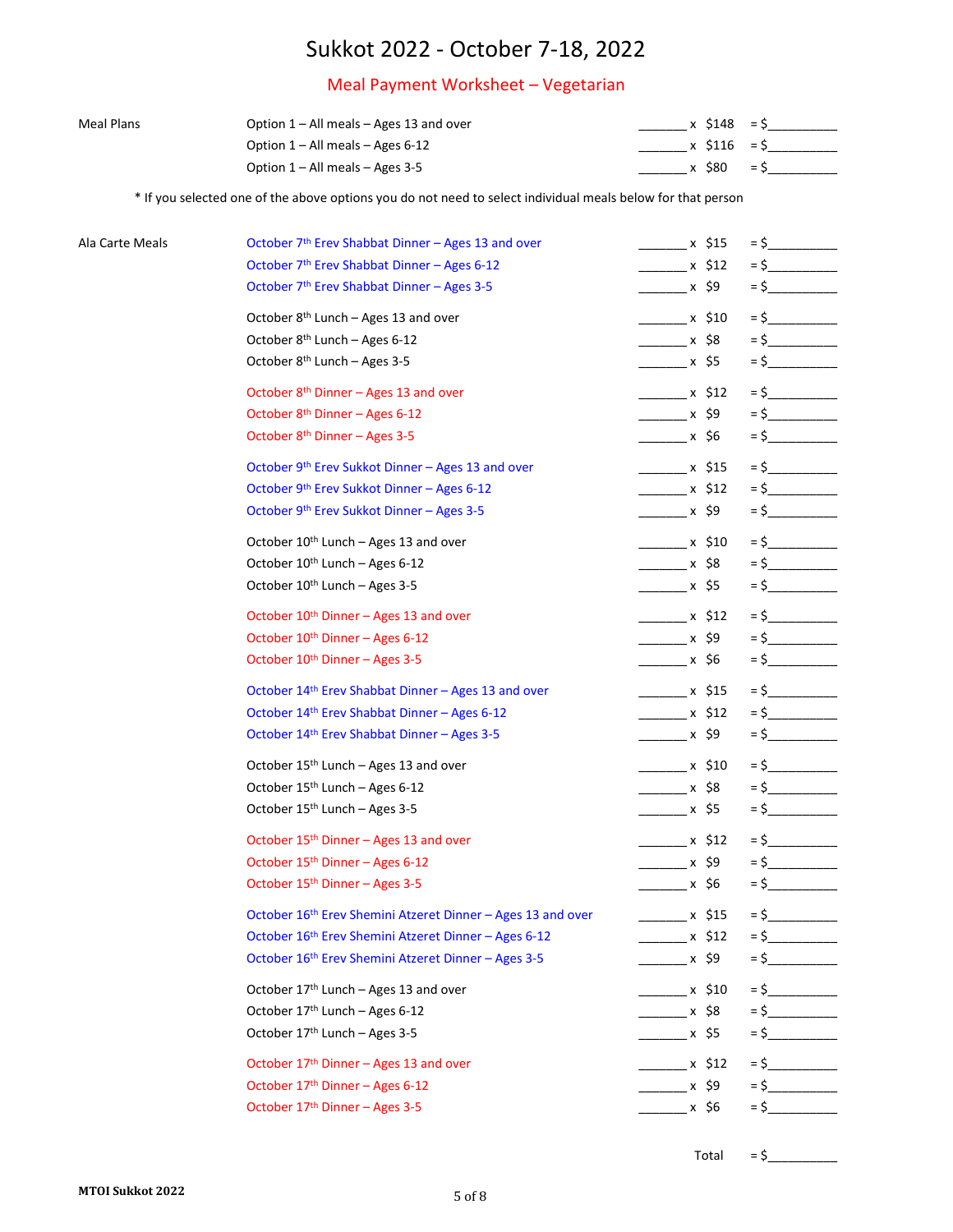### Meal Payment Worksheet – Gluten Free

| <b>Meal Plans</b> | Option $1 - All$ meals $-$ Ages 13 and over | x \$184 = \$ |  |
|-------------------|---------------------------------------------|--------------|--|
|                   | Option $1 -$ All meals $-$ Ages 6-12        | x S152 = S   |  |
|                   | Option $1 - All$ meals $-$ Ages 3-5         | x S116 = S   |  |

\* If you selected one of the above options you do not need to select individual meals below for that person

| Ala Carte Meals | October 7 <sup>th</sup> Erev Shabbat Dinner - Ages 13 and over | $x$ \$18                        | $=$ \$ |
|-----------------|----------------------------------------------------------------|---------------------------------|--------|
|                 | October 7th Erev Shabbat Dinner - Ages 6-12                    | $\frac{\ }{2}$ x \$15           | $=$ \$ |
|                 | October 7 <sup>th</sup> Erev Shabbat Dinner - Ages 3-5         | .x \$12                         |        |
|                 | October 8 <sup>th</sup> Lunch - Ages 13 and over               | $x \; \text{ }$ \$13            | $=$ \$ |
|                 | October 8 <sup>th</sup> Lunch - Ages 6-12                      | $\frac{\ }{2}$ x \$11           | $=$ \$ |
|                 | October 8 <sup>th</sup> Lunch - Ages 3-5                       | _______ x \$8                   |        |
|                 | October 8 <sup>th</sup> Dinner - Ages 13 and over              | $\frac{\ }{\ }$ x \$15          | $=$ \$ |
|                 | October 8 <sup>th</sup> Dinner - Ages 6-12                     | $\frac{\ }{2}$ x \$12           | $=$ \$ |
|                 | October 8 <sup>th</sup> Dinner - Ages 3-5                      | $\sim$ x \$9                    | $=$ \$ |
|                 | October 9th Erev Sukkot Dinner - Ages 13 and over              | $\frac{1}{2}$ x \$18            | $=$ \$ |
|                 | October 9th Erev Sukkot Dinner - Ages 6-12                     | $\frac{1}{2}$ x \$15            | $=$ \$ |
|                 | October 9th Erev Sukkot Dinner - Ages 3-5                      | _________ x \$12                | $=$ \$ |
|                 | October 10th Lunch - Ages 13 and over                          | $\frac{1}{2}$ x \$13            | $=$ \$ |
|                 | October 10 <sup>th</sup> Lunch - Ages 6-12                     | $\frac{\ }{2}$ x \$11           | $=$ \$ |
|                 | October 10th Lunch - Ages 3-5                                  | ________ x \$8                  | $=$ \$ |
|                 | October 10th Dinner - Ages 13 and over                         | $\frac{1}{2}$ x \$15            | $=$ \$ |
|                 | October 10 <sup>th</sup> Dinner - Ages 6-12                    | $\frac{\ }{2}$ x \$12           | $=$ \$ |
|                 | October 10 <sup>th</sup> Dinner - Ages 3-5                     | $\sim$ x \$9                    | $=$ \$ |
|                 | October 14th Erev Shabbat Dinner - Ages 13 and over            | $\frac{1}{2}$ x \$18            | $=$ \$ |
|                 | October 14th Erev Shabbat Dinner - Ages 6-12                   | $\frac{\ }{2}$ x \$15           | $=$ \$ |
|                 | October 14th Erev Shabbat Dinner - Ages 3-5                    | _________ x \$12                | $=$ \$ |
|                 | October 15 <sup>th</sup> Lunch - Ages 13 and over              | $\frac{1}{2}$ x \$13            | $=$ \$ |
|                 | October 15th Lunch - Ages 6-12                                 | $\frac{1}{2}$ x \$11            | $=$ \$ |
|                 | October 15 <sup>th</sup> Lunch - Ages 3-5                      | ________ x \$8                  | $=$ \$ |
|                 | October 15 <sup>th</sup> Dinner - Ages 13 and over             | $\frac{1}{2}$ x \$15            |        |
|                 | October 15 <sup>th</sup> Dinner - Ages 6-12                    | $\frac{\ }{\ }$ x \$12          | $=$ \$ |
|                 | October 15 <sup>th</sup> Dinner - Ages 3-5                     | $\sim$ x \$9                    | $=$ \$ |
|                 | October 16th Erev Shemini Atzeret Dinner - Ages 13 and over    | _________ x \$18                | $=$ \$ |
|                 | October 16th Erev Shemini Atzeret Dinner - Ages 6-12           | $\frac{\ }{2}$ x \$15           | $=$ \$ |
|                 | October 16th Erev Shemini Atzeret Dinner - Ages 3-5            | $\frac{1}{2}$ x \$12            | $=$ \$ |
|                 | October 17th Lunch - Ages 13 and over                          | $\overline{\phantom{1}}$ x \$13 |        |
|                 | October 17th Lunch - Ages 6-12                                 | $\frac{1}{2}$ x \$11            | $=$ \$ |
|                 | October 17th Lunch - Ages 3-5                                  |                                 | $=$ \$ |
|                 | October 17 <sup>th</sup> Dinner - Ages 13 and over             | $\times$ \$15                   |        |
|                 | October 17th Dinner - Ages 6-12                                | $\frac{\times}{12}$ x \$12      | $=$ \$ |
|                 | October 17th Dinner - Ages 3-5                                 |                                 | $=$ \$ |
|                 |                                                                |                                 |        |

 $Total = $$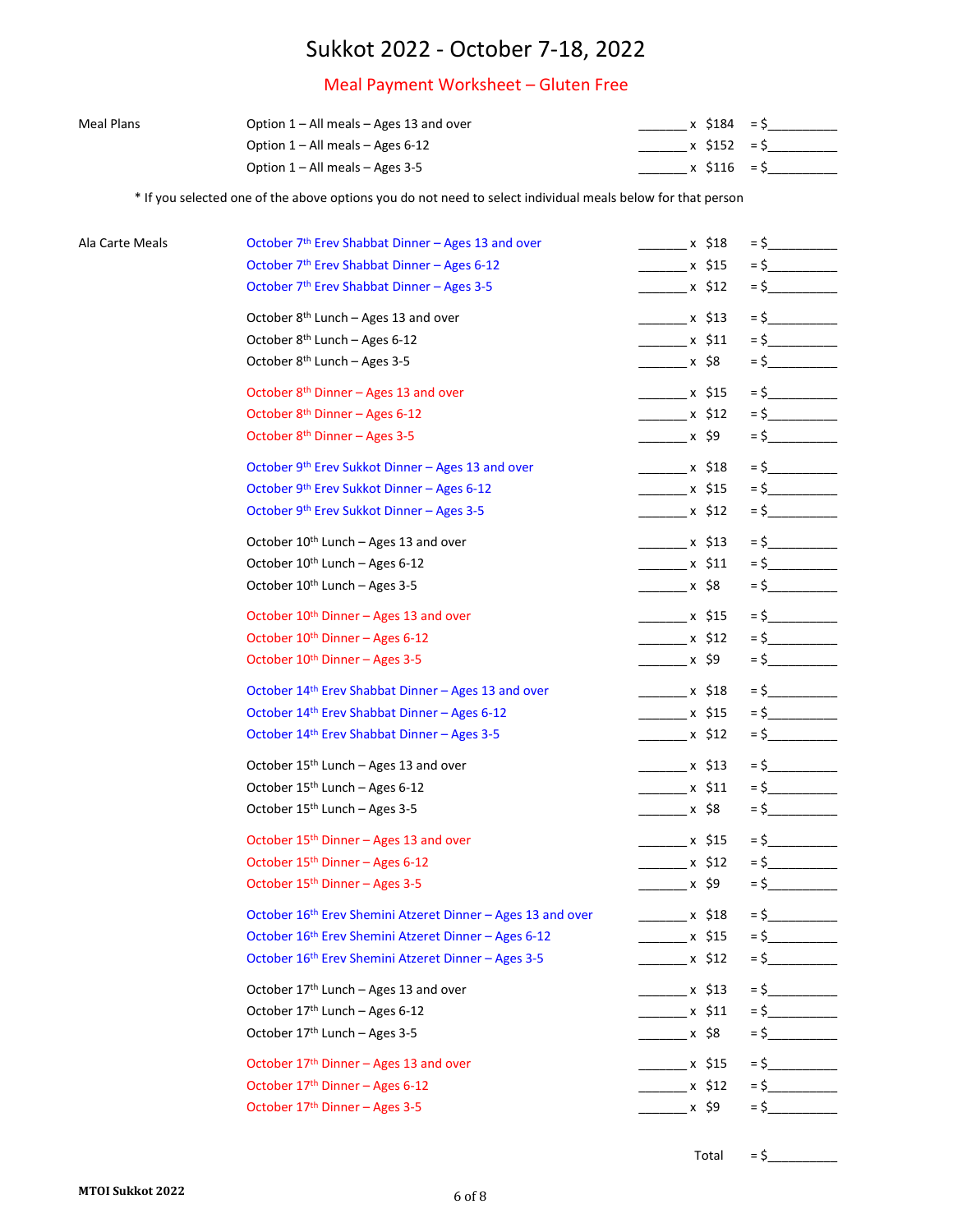### Meal Payment Worksheet – No Meal / Seating Only

| Meal Plans | Option $1 - All$ meals $-$ Ages 13 and over | x S60 | $=$ $\mathsf{S}$ |  |
|------------|---------------------------------------------|-------|------------------|--|
|            | Option $1 -$ All meals $-$ Ages 6-12        | x S60 | $=$ S            |  |
|            | Option $1 - All$ meals $-$ Ages 3-5         | x S60 | $=$ S            |  |

\* If you selected one of the above options you do not need to select individual meals below for that person

| Ala Carte Meals | October 7 <sup>th</sup> Erev Shabbat Dinner - Ages 13 and over | $\frac{\ }{\ }$ x \$5 |        |
|-----------------|----------------------------------------------------------------|-----------------------|--------|
|                 | October 7th Erev Shabbat Dinner - Ages 6-12                    | $\frac{1}{2}$ x \$5   | $=$ \$ |
|                 | October 7 <sup>th</sup> Erev Shabbat Dinner - Ages 3-5         | .x \$5                |        |
|                 | October 8 <sup>th</sup> Lunch - Ages 13 and over               | $x$ \$5               | $=$ \$ |
|                 | October 8 <sup>th</sup> Lunch - Ages 6-12                      | $\frac{1}{2}$ x \$5   | $=$ \$ |
|                 | October 8 <sup>th</sup> Lunch - Ages 3-5                       | .x \$5                |        |
|                 | October 8 <sup>th</sup> Dinner - Ages 13 and over              | $\sim$ x \$5          | $=$ \$ |
|                 | October 8 <sup>th</sup> Dinner - Ages 6-12                     | $\frac{1}{2}$ x \$5   | $=$ \$ |
|                 | October 8 <sup>th</sup> Dinner - Ages 3-5                      | _________ x \$5       | $=$ \$ |
|                 | October 9th Erev Sukkot Dinner - Ages 13 and over              | $\frac{\ }{\ }$ x \$5 | $=$ \$ |
|                 | October 9th Erev Sukkot Dinner - Ages 6-12                     | $\frac{1}{2}$ x \$5   | $=$ \$ |
|                 | October 9th Erev Sukkot Dinner - Ages 3-5                      | ________ x \$5        | $=$ \$ |
|                 | October 10th Lunch - Ages 13 and over                          | $\frac{\ }{\ }$ x \$5 | $=$ \$ |
|                 | October 10 <sup>th</sup> Lunch - Ages 6-12                     | $\frac{1}{2}$ x \$5   | $=$ \$ |
|                 | October 10th Lunch - Ages 3-5                                  | _________ x \$5       | $=$ \$ |
|                 | October 10th Dinner - Ages 13 and over                         | $\frac{1}{2}$ x \$5   | $=$ \$ |
|                 | October 10 <sup>th</sup> Dinner - Ages 6-12                    | $\frac{\ }{}$ x \$5   | $=$ \$ |
|                 | October 10 <sup>th</sup> Dinner - Ages 3-5                     | $\sim$ x \$5          |        |
|                 | October 14th Erev Shabbat Dinner - Ages 13 and over            | $\frac{1}{2}$ x \$5   | $=$ \$ |
|                 | October 14th Erev Shabbat Dinner - Ages 6-12                   | $\frac{1}{2}$ x \$5   | $=$ \$ |
|                 | October 14th Erev Shabbat Dinner - Ages 3-5                    | $\sim$ x \$5          |        |
|                 | October 15 <sup>th</sup> Lunch - Ages 13 and over              | $\frac{1}{2}$ x \$5   | $=$ \$ |
|                 | October 15th Lunch - Ages 6-12                                 | $\frac{1}{2}$ x \$5   | $=$ \$ |
|                 | October 15 <sup>th</sup> Lunch - Ages 3-5                      | _________ x \$5       | $=$ \$ |
|                 | October 15th Dinner - Ages 13 and over                         | $\frac{\ }{\ }$ x \$5 | $=$ \$ |
|                 | October 15th Dinner - Ages 6-12                                | $\frac{1}{2}$ x \$5   | $=$ \$ |
|                 | October 15 <sup>th</sup> Dinner - Ages 3-5                     | _________ x \$5       | $=$ \$ |
|                 | October 16th Erev Shemini Atzeret Dinner - Ages 13 and over    | ________ x \$5        | $=$ \$ |
|                 | October 16th Erev Shemini Atzeret Dinner - Ages 6-12           | $\frac{1}{2}$ x \$5   | $=$ \$ |
|                 | October 16th Erev Shemini Atzeret Dinner - Ages 3-5            | x \$5                 | $=$ \$ |
|                 | October 17th Lunch - Ages 13 and over                          | $x \xi$ 5             | $=$ \$ |
|                 | October 17th Lunch - Ages 6-12                                 | $\frac{\ }{\ }$ x \$5 | $=$ \$ |
|                 | October 17th Lunch - Ages 3-5                                  | ________ x \$5        | $=$ \$ |
|                 | October 17 <sup>th</sup> Dinner - Ages 13 and over             | $x \xi$ 5             |        |
|                 | October 17th Dinner - Ages 6-12                                | $x \xi$ 5             | $=$ \$ |
|                 | October 17th Dinner - Ages 3-5                                 | _________ x \$5       | $=$ \$ |
|                 |                                                                |                       |        |

Total =  $\frac{6}{2}$